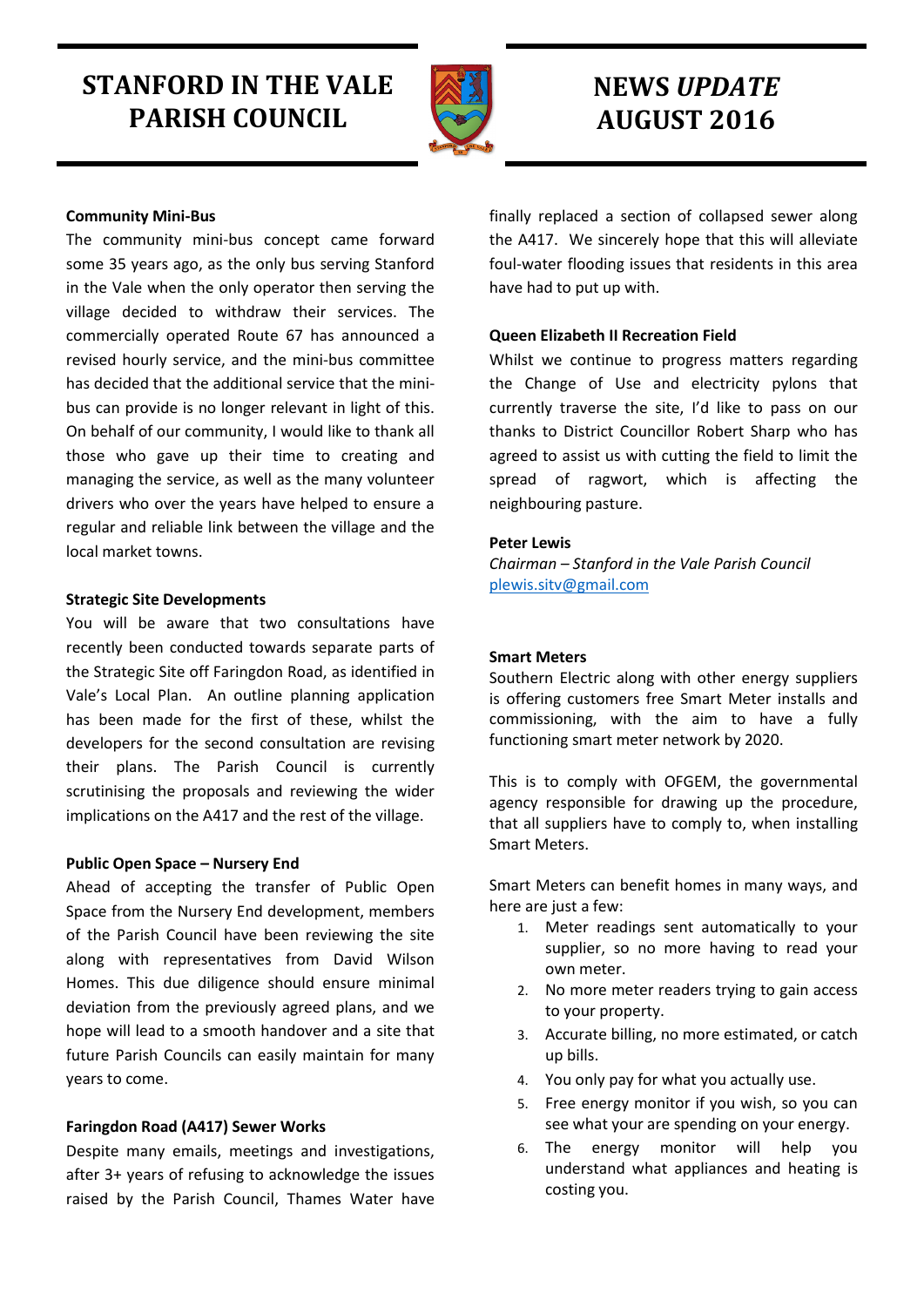- 7. No changes to your tariff, the way you are billed, everything stays the same, we just install new Smart Meters.
- 8. Smart Meters and energy monitor are Free, no charge to the customer.

Rob Pritchard from SSE is offering Free ½ hour talks to community groups on Smart Meters, and please feel free to contact him on behalf of your group.

## **Oxfordshire County Council Consultation on the Household Waste Recycling Centre (HWRC)**

Consultation documents are available online at [www.oxfordshiregov.uk/waste](http://www.oxfordshiregov.uk/waste)

(or contact OCC on 01865 816043) and runs from 14th July until 11th August.

If you use Stanford Tip, please make your views known.

#### **Millennium Green Annual General Meeting**

The Trustees invites parishioners to the AGM on 7th September for 7 pm. The Venue will be the Village Hall prior to The Parish Council Meeting. If you have any questions / comments you would like to share please send them to the Chair - Peter Gill at 5 Chapel Road, or email - [cpngill46@gmail.com](mailto:cpngill46@gmail.com) The Annual report is being prepared and will be published in the next newsletter.



## **Much needed affordable housing community opens in Stanford**

A smart new community of 28 much-needed affordable Stonewater homes has been opened this week in Stanford in the Vale, Oxfordshire.

The new one-, two-, three- and four-bedroom homes for affordable rent and shared ownership in Faringdon Road, have been developed by leading social housing provider Stonewater in partnership with Vale of the White Horse District Council, Stanford in the Vale Parish Council and contractors David Wilson Homes.

The properties which have been built to meet the needs of local young people, couples and families struggling to find affordable housing in the village, offer a mix of four one-bedroom apartments, a twobedroom apartment, ten two-bedroom and four three-bedroom houses, and two large four-bedroom family houses for rent. The scheme includes five two-bedroom and two three-bedroom shared ownership houses which were purchased on a part rent, part buy basis starting at £96,000 for a 40% share.

"High private rents and unaffordable house prices in the Stanford area are forcing young people and their families out of the local community and further away from where they live and work," says Chris Montague, Head of Development for Stonewater. "These new homes address a real need in the village for genuinely affordable homes which are vital to sustaining local shops, businesses and services. We hope that all our new residents will enjoy living in them and look forward to providing more affordable schemes like this one, in other parts of the county where they are most needed."

Each of the new Stonewater homes has been carefully designed to complement the village's architectural character with traditional natural stone facades, stone slate roofing and pitched roofs. Our vision is simple: for everyone to have the opportunity to have a place they can call home.

#### [www.stonewaterwater.org](http://www.stonewaterwater.org/)

Follow Stonewater on Twitter - @StonewaterUK or find us on Facebook



Action Fraud is not an emergency service dial 999 if you are in immediate danger.

## **Fake Letter Boxes**

The National Fraud Intelligence Bureau (NFIB) has noticed an increase in reports of fraudsters placing fake letter boxes on residential properties in an attempt to harvest the mail. Residents are sometimes unaware of the fake letterbox as the fraudsters will periodically remove the item, which may leave notable markings. The mail is then used to open various lines of credit with financial providers in the name of the innocent resident.

#### **Protect Yourself**

 Be vigilant and check for any suspicious activity, tampering of your post/letterbox or for suspicious glue markings on the wall.